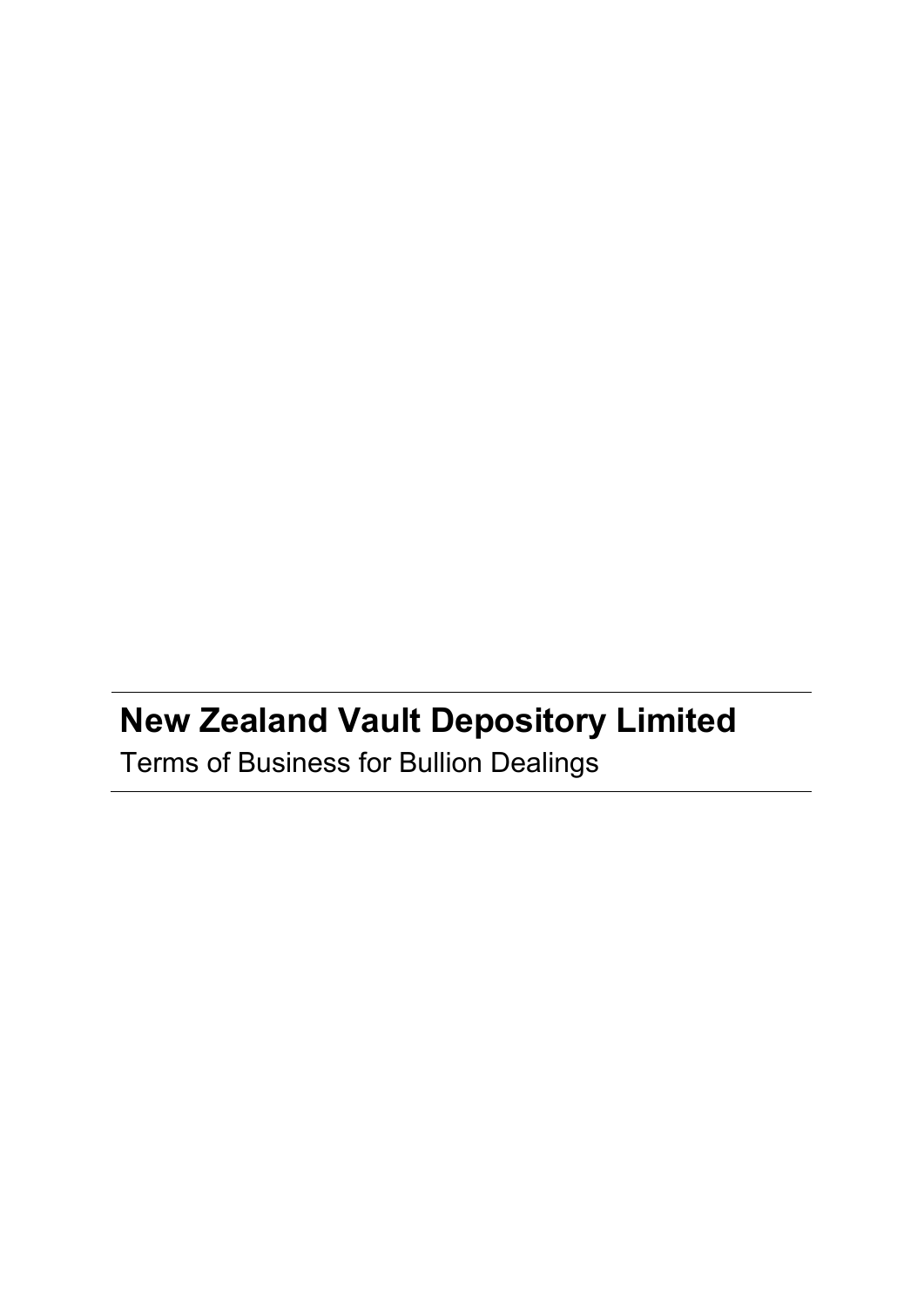## **Introduction**

These terms govern our relationship with our clients and form the legal basis for the contract for dealings in bullion.

## **Definition**

- "Client Funds Account" means the account opened by New Zealand Vault Limited for monetary entries in connection with transactions for the purchase and sale of bullion.
- "NZV" means New Zealand Vault Depository Limited.
- "Client" means the person or persons purchasing the bullion through NZV.
- "Bullion Supplier" means the company that NZV places the purchase order for bullion with.
- "Premises" means NZV premises at Basement Level 2, AON Centre, 1Willis Street, Wellington, New Zealand; or the Basement Level, The Guardian Building, 105 Queen Street, Auckland, New Zealand.
- "Product" means the various types of bullion displayed on our website as being available for purchase.
- "Bullion" means gold with a fineness of not less than 99.5%, silver with a fineness
- of not less than 99.9% and platinum with a fineness of not less than 99%.

## **Procedure and Terms**

- 1. **Client Data**
	- a. The client warrants that all of the details given by the client in the client information form are true and correct.
	- b. NZV retains the right to refuse to accept a new client without giving any reason for doing so.

## 2. **Prerequisites for the Purchase of Bullion**

Prior to locking in a price for the purchase of bullion through NZV, the client must have firstly;

- a. Opened a bullion trading account.
- b. Deposited sufficient funds to cover the cost of purchase to the NZV Client Funds Account.

## 3. **Services**

NZV's services are strictly limited to the buying, selling and storage of bullion. NZV does not provide recommendations or advice about bullion as an investment or otherwise. All decisions relating to the purchase, sale or storage of bullion are the sole responsibility of the client.

## 4. **Orders**

- a. All prices quoted are in USD\$.
- b. The prices quoted include the cost of distribution to our NZV premises.
- c. If there is a delay between the client confirming the purchase and NZV placing the clients order with the bullion supplier due to the bullion supplier or NZV being closed or delayed due to communication failure; and during the delay there has been a movement in price as a result of currency or metal spot rate changes; NZV reserves the right to come back to the client with an updated quote to seek confirmation prior to placing the order with the bullion supplier.
- d. Once a purchase order has been confirmed by the client, it is irrevocable.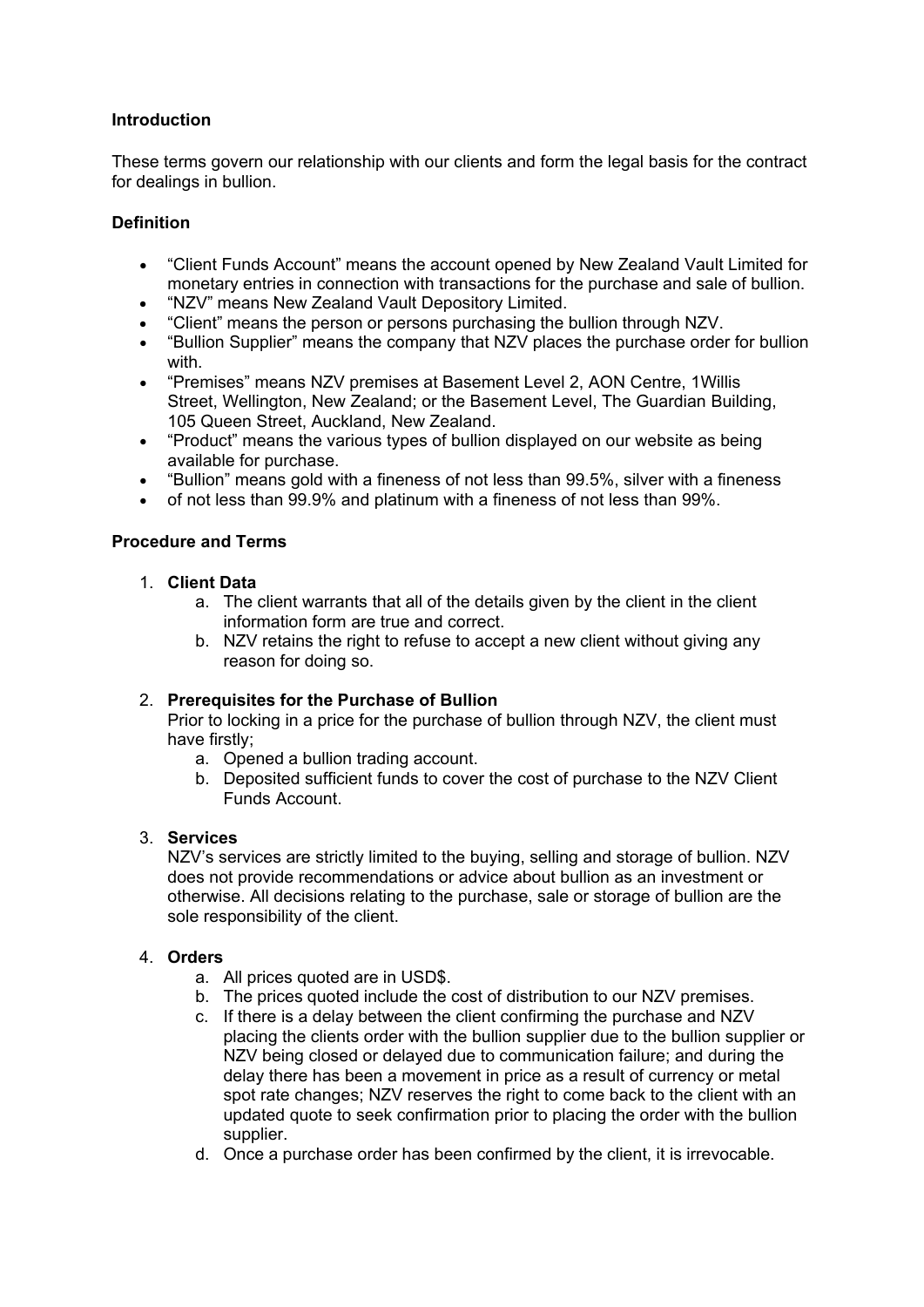e. NZV will, on receipt of the purchase confirmation, arrange settlement with the bullion supplier and have the bullion delivered to one of our premises nominated by the client. \*Note: NZV reserves the right to pool orders for the purposes of ensuring there are economic order sizes for shipment. This may result in a delay in individual orders being shipped to the vault.

# 5. **Administration**

- a. NZV reserves the right to correct any trading, pricing, or office errors including the right to cancel either or both the quote and any purchase confirmed by the client.
- b. NZV shall not be bound to verify or check any order acceptance for validity, and the client undertakes that the person lodging the order has all the necessary authority to do so.
- c. NZV will exercise reasonable care in passing on data from third parties but accepts no responsibility for the accuracy of that data.
- d. The client has no right to assign or transfer the client's rights in the client's agreement with NZV.
- e. NZV shall not be liable for any failure to execute an order or acceptance from a client in the event of any electric power failure, non-availability of internet access or any other occurrence beyond the control of NZV.

# 6. **Privacy**

- a. NZV shall store and maintain client information forms, and account dealing records in a secure manner and use the same solely for the purposes of its business with the client.
- b. NZV shall not disclose client data, accounts or dealings to any person, except as are required by law.
- c. The client shall have the right to inspect information held by NZV pertaining to that client between business hours and to require NZV to rectify any error in that data.
- d. NZV shall be entitled to record any verbal discussion or telephone conversation with the client or the client's agent without disclosing at the time that the recording is being made.

# 7. **Commission and Charges**

The client recognises and accepts that NZV is remunerated for its services by the charging of a commission which is incorporated in the sum specified in the quote.

# 8. **Risks and Transportation**

- a. NZV will organise the transportation of bullion from the bullion supplier to one of NZV's secure storage facilities. The bullion supplier will be responsible for the delivery of bullion until it has been accepted at NZV premises.
- b. In the event that the client elects to store the bullion with NZV, risk shall be governed by the terms of the storage agreement.

# 9. **Variations**

NZV may vary this agreement from time to time and the variations shall take effect on the expiry of 7 days after notification has been given to the client of the variation at the client's postal or electronic address.

# 10. **Notices**

Any notices required to be given to you by NZV shall be effective if sent by either post or email to your last known postal or email address.